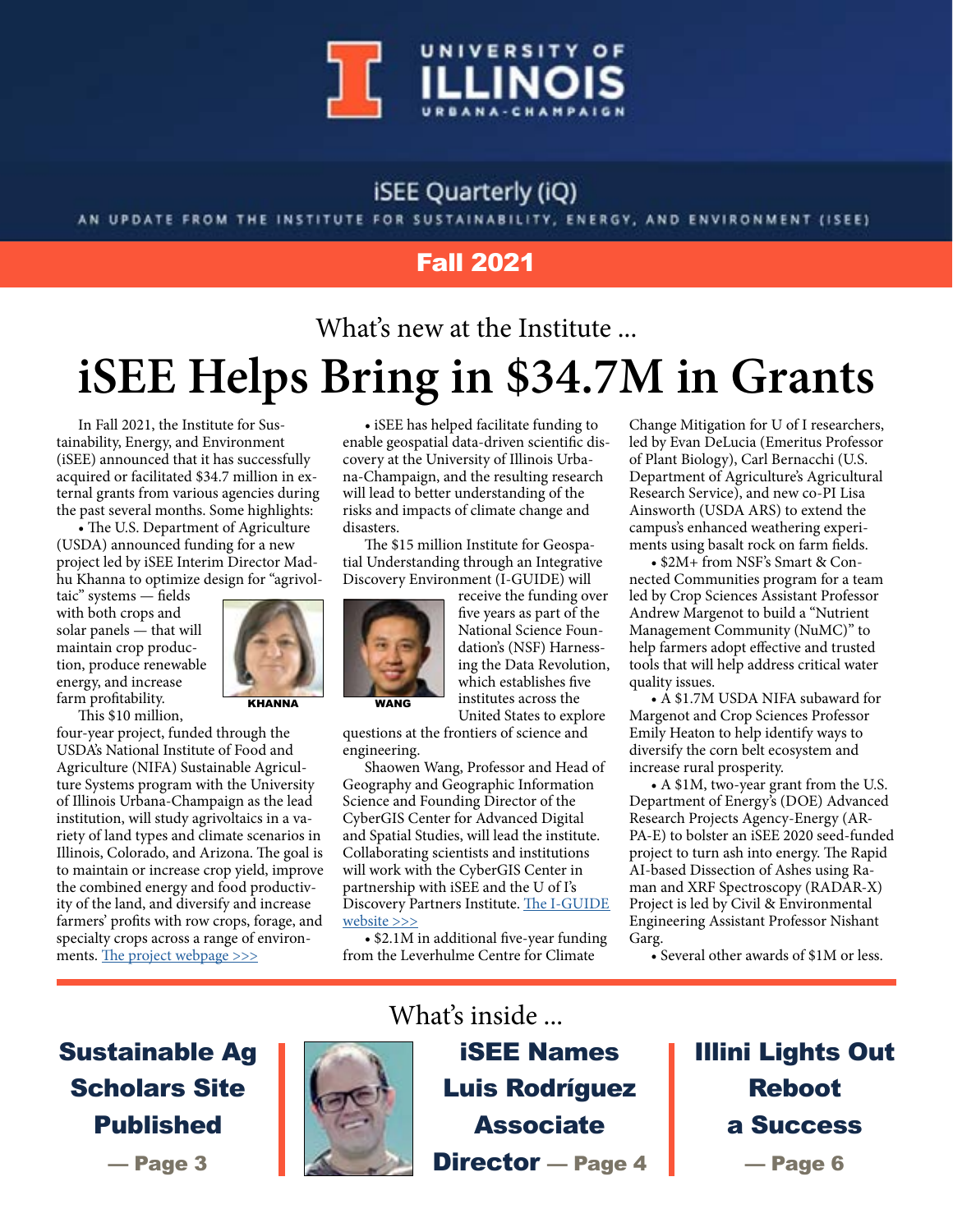### **In the Spotlight: Nictor Namoi**

Nictor Namoi could have studied anywhere in the world but chose to travel from Kenya to the University of Illinois Urbana-Champaign to maximize the sustainability of bioenergy crops. Now a Ph.D. candidate, Namoi works with D.K. Lee on iSEE's Next-Generation Feedstocks and Emerging Bioeconomy project, designed to make sustainability accessible and equitable to farmers.

Namoi studies the ecological benefits of incorporating perennial grasses like switchgrass into agricultural fields, as well as the profitability of switchgrass versus traditional corn and soybeans. Eventually, he plans to research ag in developing countries, including Kenya, using his ecosystem services knowledge to make farming more sustainable.

"In Kenya, we're trying to find the best technologies for farmers to improve productivity," he said. "Since most Kenyan farmers are small-scale, we also have to find the cheapest options for them. So I want to find out the best way to enhance the sustainability of small-scale agriculture in terms of long-term productivity and ensure those technologies will be environmentally and economically sustainable for small farmers."

Next-generation feedstocks might have huge impacts on the regional agricultural system. "It is going to help us recommend to farmers management practices to best maximize the productivity of marginal lands and to best reduce the impact of agriculture on the environment," Namoi said.

iSEE's \$5 million interdisciplinary project also holds global significance: It is essential to bringing bioenergy crops into the mainstream agricultural system. Currently, bioenergy crops are not as profitable as typical commodities like corn and soybeans because the former



are simply not incentivized. What Lee's team aims to do is to identify the tangible ecosystem service benefits of energy crop production and then communicate that information to farmers.

"Bioenergy crops do not require as much management as your typical crops. So, farmers can spend way less time in terms of management, and that's a financial benefit. Still, bioenergy crops may require more investment, and it's difficult for farmers who are already struggling with profitability to make additional investments targeting the environment that do not show immediate financial benefits," Namoi said.

[Read the full profile.](https://sustainability.illinois.edu/research-around-the-world-isees-nictor-namoi/)

Lab Manager Rachel Van Allen is a sustainability research jack-of-all-trades — a water specialist working in a soils lab, the go-to person for help in Wendy Yang's CABBI Sustainability group, and even a resident expert on quantum cascade lasers.

This Minnesota native is applying her diverse skills to support researchers probing the sustainability of bioenergy crops. Growing up in the Land of Ten Thousand Lakes, Van Allen was always drawn to environmental sciences. Her family road-tripped and car-camped to a variety of cherished destinations like Yellowstone and the Canadian Rockies, helping a young Rachel develop her keen relationship with ecology. At the University of Illinois, however, Van Allen has shifted her focus to the terra firma:

[edu](https://sustainable-ag.illinois.edu) — pulls together work by scholars across the University of Illinois Urbana-Champaign campus focusing on critical topics related to physical, biological, and social sciences.

> "In my educational background, I was always more interested in lakes, wetlands, and aquatic systems, so it's interesting to be here in a soils lab. Like most ecologists, I didn't sign up to be an analytical chemist, but that's a part of the research that I really enjoy now," she said. together before CABBI existed. She joined the Yang lab because of her interest in biogeochemistry, particularly the stable isotope methods used by researchers in the group.





Yang and Van Allen began working

Stable isotopes are a powerful tool for tracking the movement of carbon and nitrogen through the environment — from the shift in vegetation in a marsh due to sea-level rise, which she studied for her master's thesis, to soil nitrogen transformations in bioenergy cropping systems. Once CABBI launched in 2017, Van Allen was already on board.

[Read the full research profile.](https://cabbi.bio/rachel-van-allen-solid-ground-for-sustainability-research/)

## **CABBI Profile: Rachel Van Allen**

#### What's new in research ...

#### Papers Published

 iSEE research teams have published several papers during the past months. Some highlights:

 • A study led by iSEE Associate Director for Research Jeremy Guest's team characterizes the spatial distribution of human urine-derived nutrients — nitrogen, phosphorus, and potassium — and agricultural fertilizer demand to define supply-demand location typologies, their prevalence across the globe and the implications for resource recovery as countries move closer to using human waste as sustainable fertilizer for agriculture. [The U of I News Bureau](https://news.illinois.edu/view/6367/987785757)  [release](https://news.illinois.edu/view/6367/987785757).

 • A modeling framework, developed by Kaiyu Guan, a Blue Waters Associate Professor in Natural Resources & Enviroinmental Sciences, and his SMARTFARM team, helps quantify carbon in agroecosystems. Combining computer models with observational data, including crop yields and photosynthesis readings from space, this framework provides the most comprehensive system to date for tracking carbon through an agroecosystem. That can help advance precision agriculture. [The iSEE news release](https://sustainability.illinois.edu/new-modeling-solution-sets-the-bar-for-quantifying-carbon-budget-and-credit-in-agroecosystems/).

 • Illinois Chemical and Biomolecular Engineering Assistant Professor Xiao Su led a team of researchers who demonstrated the first electrochemical redox desalination process used in the food industry, removing and recycling up to 99% of excess salt from dairy whey while also refining more than 98% of whey's valuable protein content. The U of [I News Bureau release.](https://news.illinois.edu/view/6367/1488755182)

#### More from CABBI

 • More than a dozen undergraduates nationwide participated in CAB-



BI's Research Internship in Sustainable Bioenergy (RISE) program, a paid summer internship. [Read more and view](https://cabbi.bio/news/outreach/)  [a short video.](https://cabbi.bio/news/outreach/)

 • Since May, CABBI has published 42 scholarly papers, bringing its total in four-plus years to 196. [View the](https://cabbi.bio/news/research-publications/)  [publications page.](https://cabbi.bio/news/research-publications/)

 • The Center has also raised its total of publicly available published datasets by 18, to 75. [View the data](https://cabbi.bio/cabbi-research-data/)  [page.](https://cabbi.bio/cabbi-research-data/)

#### Sustainable Ag Site Launched

 Harnessing sunlight and atmospheric CO $_{\textrm{\tiny{2}}}$  into the food, feed, fuel, and products needed for a

circular economy requires a fundamen-SUSTA NABL<br>AGRICULTUR tal understanding of agricultural



systems and their complex and dynamic interactions with society and the environment.

 iSEE's new "Sustainable Agriculture at Illinois" website — [sustainable-ag.illinois.](https://sustainable-ag.illinois.edu)

 The website provides information about research, education, and engagement programs in four main categories (Production & Management; Supply Chains & Markets; Health & Food Safety; and Policy & Communities), as well as related campus centers and initiatives, facilities and laboratories, the Sustainable Agriculture Scholars and Council, and funding, research, educational, speaking, and career opportunities!

Three teams have been awarded up to \$50,000 in seed funding from the Illinois Regenerative Agriculture Initiative (IRAI) following its spring call for project proposals.

Sponsored by Fresh Taste, IRAI is a partnership between the Department of Crop Sciences, College of ACES, U of I Extension, and iSEE to bring stakeholders together to create agriculture and food systems resilient to climate change, improve soil and water quality, support healthy communities, and enhance food security. Teams of Illinois scholars and partners were asked to address three key

issues: soil health, on-farm biodiversity, or community health and resilience.

The funded projects: • "U.S. Chestnut Cultivar Exploration —

Integrated Bioprocessing and Quantity."

• "Prototyping an Autonomous Robotic Harvester for Enabling Large-Scale Chestnuts Farming in the U.S."

• "Regenerative Agriculture and the Human Health Nexus in the Age of Climate Change."

[Read more about the teams and the proj](https://sustainability.illinois.edu/research/illinois-regenerative-agriculture-initiative/)[ects on the IRAI webpage](https://sustainability.illinois.edu/research/illinois-regenerative-agriculture-initiative/).

## What's new in research (continued)...

iSEE has issued a call for proposals to support interdisciplinary research projects related to sustainability, energy, and environment, as well as for its Campus as a Living Lab (CALL) program for projects related to Illinois Climate Action Plan goals. can use the funding to collect preliminary data or other information and to develop a strong proposal that can be submitted for external funding through the Institute in 2022-23. A successful proposal will involve applicants from at least two

The iSEE seed funds are available to promote research collaborations among faculty and scientists across campus that will improve their potential for attracting external support. Research teams working in any of the five thematic areas of interest to iSEE

different disciplines and two different departments and is limited to a maximum of \$30,000 for a year. The deadline is Nov. 9, 2021. [Details on the interdisciplinary seed funding.](https://sustainability.illinois.edu/2021-rfp-isee-offers-seed-funding-for-interdisciplinary-research-teams/)

[Details on the CALL seed funding.](https://sustainability.illinois.edu/research/campus-as-a-living-laboratory-research-campus-sustainability-working-together/)



#### **Regenerative Ag Initiative Seed-Funds Three Projects**

#### **iSEE Seeks Interdisciplinary, Campus as a Living Lab Research Proposals**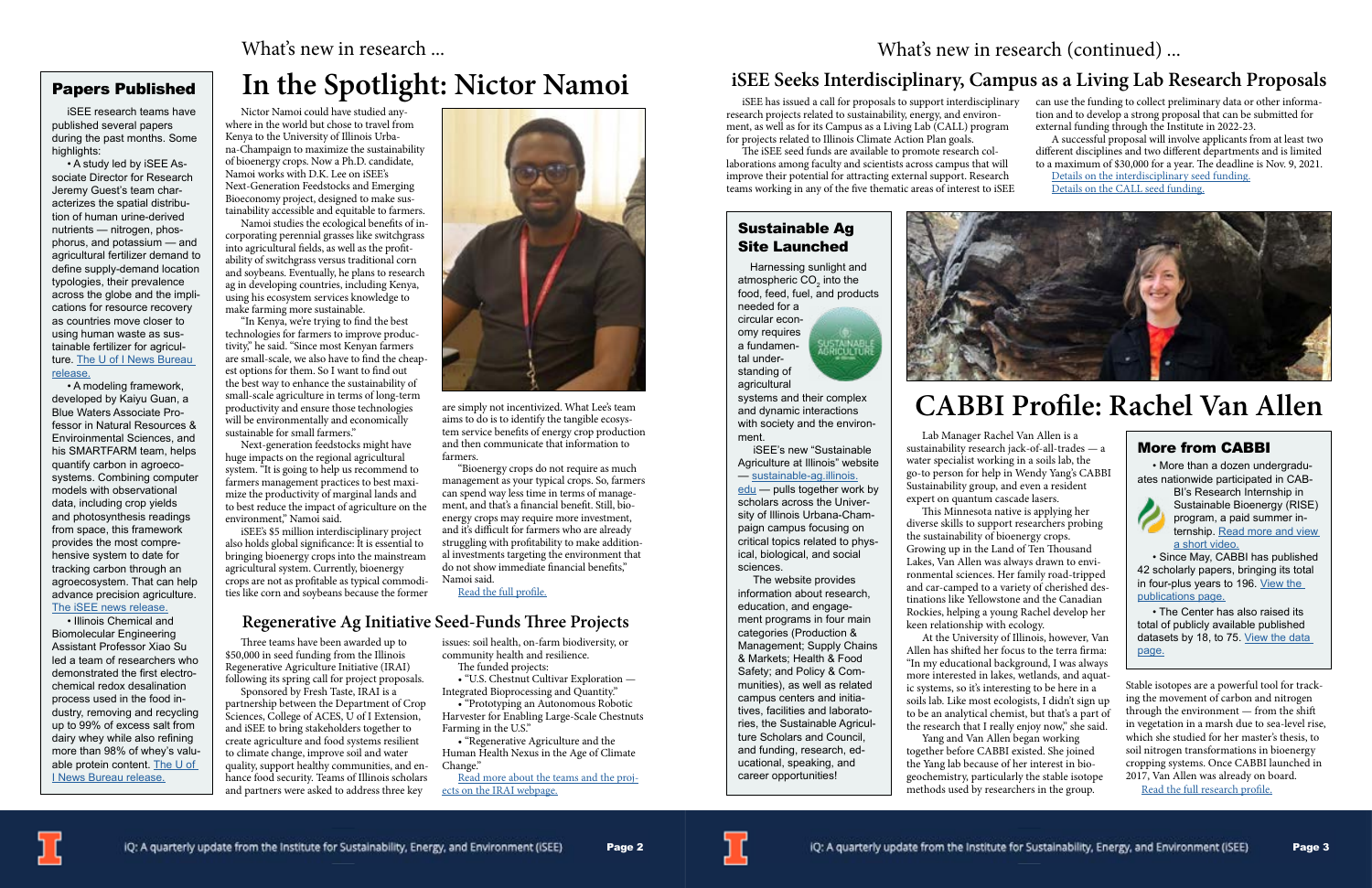iSEE welcomed Luis F. Rodríguez as its new Associate Director for Education & Outreach in August.

Rodríguez, an Associate Professor of Agricultural & Biological Engineering, assumed a leadership role for iSEE's educa-

> tional programs, including the Sustainability, Energy, and Environment Fellows Program (SEE FP, a campus-wide honors minor) and the new undergraduate Environmental Leader-

ship Program (ELP; *see box*). Additionally, he will oversee the Levenick iSEE Teaching Fellows program, which funds faculty from across campus to build new courses in sustainability or to incorporate sustainability elements into existing courses. Among his outreach duties, Rodríguez will spearhead organization of the annual iSEE Congress each fall.

"We are delighted to bring Luis on board at iSEE," Interim Director Madhu Khanna said. "Luis brings rich experience in developing interdisciplinary educational opportunities for students at the graduate

and undergraduate level and in engaging students in experiential learning. Under his leadership we anticipate keeping iSEE's education and outreach offerings trending upward and engaging an increasing number of students and faculty through campuswide educational offerings."

Rodríguez's predecessor, Gillen Wood, was awarded a 2021 Carnegie Fellowship. He will remain with iSEE as Director of the Certificate in Environmental Writing (CEW) and Editor of *Q Magazine* (*see article below*).

[Read the full news release.](https://sustainability.illinois.edu/isee-names-new-associate-director/)

In October, iSEE published the latest issue of *Q Magazine*, the flagship student environmental writing publication at Illinois. In



Volume 4, Issue 1, climate change comes to our backyards as writers from the U of I's Certificate in Environmental Writing and other undergraduate authors tackle environmental and social justice. Andy Sima argues that single-use plastic water bottles not only kill sea turtles, but damage human health, too. Nikki Palella investigates behind the scenes at Goodwill — and it's not so good. Jane Halloran sat down with Karma Trade's

Mona Fang to discuss the clothes-swapping business she started in high school to make style more sustainable.

Back in suburbia, Miranda Johnson describes how the emerald ash borer is driving precious trees to the brink of extinction.

White-tailed deer are invading the same backyards, and Olivia Grubisich explains how culling, as barbaric as it seems, might be the only solution to a sustainable coexistence. Nicolas Ramkumar explores the environmental costs of pristine green grass, and the possibilities for suburban sanctuaries that are both beautiful and sustainable.

[Check out the full issue at the](https://q.sustainability.illinois.edu/) *Q* website.

## *Q Magazine* **4.1 Features 'Suburban Warfare'**

## **Luis Rodríguez Named Associate Director**

#### Spring 2022 ELP Applications Open

 After piloting two successful workshops in Spring 2021, iSEE is launching its new Environmental Leadership Program (ELP) this fall. Designed to prepare Illinois undergraduates for leadership roles in the sustainability field, the ELP focuses on developing students' communications skills around environmental problems, mobilizing social resources, and implementing plans for sustainable change.

 In the Spring 2022 program, participants will learn about the policy-building process at the local and state levels, develop real-world environmental policies linked to the current legislative session, engage with local and state government officials, and present policy proposals to legislative staff and decision-makers in Springfield and Urbana-Champaign.

 Applications opened Oct. 4 and closed Oct. 31. Participation is free, including travel expenses for the trip to Springfield during spring break — thanks to a generous gift from the Baum Family Fund. iSEE has encouraged interested students from all backgrounds, class standings, and majors to apply.

The ELP webpage[.](https://sustainability.illinois.edu/education/elp/)

#### Five Students Earn Writing Awards

 Tyler Swanson's exploration of the Bitcoin gold rush — and its impact on the fossil fuel industry — is the grand prize winner of the second annual Janelle Joseph Prize for Environmental Writing, iSEE announced in October. In all, five undergraduates were honored in the contest, created through the generosity of iSEE supporter Janelle Joseph.

 Swanson, a junior, will receive \$1,000, and the four category winners — Kayla Vittore, Erinn Dady, Michelle Verlinsky, and Julia Marsaglia — earned \$500 each. All will have their work published in *Q Magazine*! The full news releas[e.](https://sustainability.illinois.edu/2021-q-mag-writing-prizes-awarded/)

Page 4

Because of the continued uncertainty surrounding the COVID-19 pandemic, iSEE transformed iSEE Congress Fall 2021, "Circular Food Systems," into an online format. Congress became a series of one-hour Zoom webinars in October and November.

The eighth iSEE Congress returns to the topic of feeding the world: providing a safe, secure supply of food and fuel to an ever-increasing human population using agricultural practices that are ecologically sustainable and adaptable to climate change. Speakers were invited to offer cutting-edge thinking about advancing the sustainability of our agricultural and food systems. The sessions:

• Oct. 19: "21st Century Technologies for Sustainable Agriculture," featuring Ken Cassman, the Robert B. Daugherty Emeritus Professor of Agronomy at the University of Nebraska; and Girish Chowdhary, Associate Professor of Agricultural and Biological Engineering and Computer Science at Illinois.

• Oct. 27: "Transforming Food Systems for a Circular Economy," co-sponsored and co-hosted by the Council on Food, Agricultural and Resource Economics (C-FARE) and endorsed by the Agricultural and Applied Economics Association (AAEA) and the American Society of Agricultural and Biological Engineers (ASA-

#### What's new in campus sustainability ...

BE). Speakers included Bruno Basso, MSU Foundation Professor of Crop Modeling and Land Use Sustainability, Michigan State University; James Jones, Distinguished Professor Emeritus of Agricultural Systems Modeling, University of Florida; Charles Rice, Distinguished Professor of Soil Microbiology, Kansas State University; and David Zilberman, Robinson Chair and Professor of Agricultural and Resource Economics, University of California at Berkeley.

> • Nov. 3: "How Can We Reduce Waste from Agricultural and Food Systems?" featuring Brian Roe, Van Buren Professor of Agricultural, Environmental, and Development Economics, Ohio State University; and Tom Theis, Professor of Civil, Materials &

Environmental Engineering and Director of the Institute for Environmental Science and Policy, University of Illinois Chicago.

• Nov. 9: "Turning Agricultural Waste into Usable Products," featuring Thomas Trabold, Research Professor at the Golisano Institute for Sustainability, Rochester Institute of Technology; and Yuanhui Zhang, Founder Professor of Agricultural and Biological Engineering at Illinois.

[More details on the Congress webpage.](https://sustainability.illinois.edu/outreach/isee-congress/isee-congress-fall-2021/)

iSEE planned a series of events throughout October to celebrate Campus Sustainabil-

ity Month.

The main attraction was Campus Sustainability Celebration on Oct. 20, at which

iSEE's new Sustainability Training Video debuted (*see more details, page 6*). More than 50 people attended the event at the National Center for Supercomputing Applications, and more watched the livestream.

The campus community was also invited to take part in iSEE's monthlong Waste Reduction Challenge by cutting the amount of waste sent to the landfill. Participants received a weekly grid with a point system to help track waste and any positive actions to reduce it. [More details on the Challenge](https://sustainability.illinois.edu/campus-sustainability/contests-and-challenges/)  [webpage.](https://sustainability.illinois.edu/campus-sustainability/contests-and-challenges/)

Additionally, iSEE took part in Green Quad Day and hosted Illini

Lights Out (*see more details, page 6*) and "TED Talk: Eco-Edition" (*see box at left*). And student groups hosted dozens of other events. [More info on iSEE's annual events web-](https://sustainability.illinois.edu/outreach/annual-events-conferences/)



[page.](https://sustainability.illinois.edu/outreach/annual-events-conferences/)





# What's new in education & outreach (continued) ...

# **Fall Congress 'Circular Food Systems' Ongoing**

### **Celebration, Waste Challenge Highlight October**



#### New Take on 'TED'

 Led by Sustainability Programs Manager Meredith Moore, iSEE has been drawing dozens of campus and community members to participate in monthly 'TED Talk: Eco-Editions.'

 One evening a month on Zoom, these iSEE Certified Green Events take on a different sustainability issue — from discussions of climate justice to waste reduction to plenty more.

 A pre-recorded TED Talk is shown, then a student, staff, or faculty member leads participants through a discussion and roundtable as our community explores how a topic can apply to campus, work, or everyday life.

 Find the next one on the Sustainability Calenda[r.](https://sustainability.illinois.edu/outreach/calendar/)